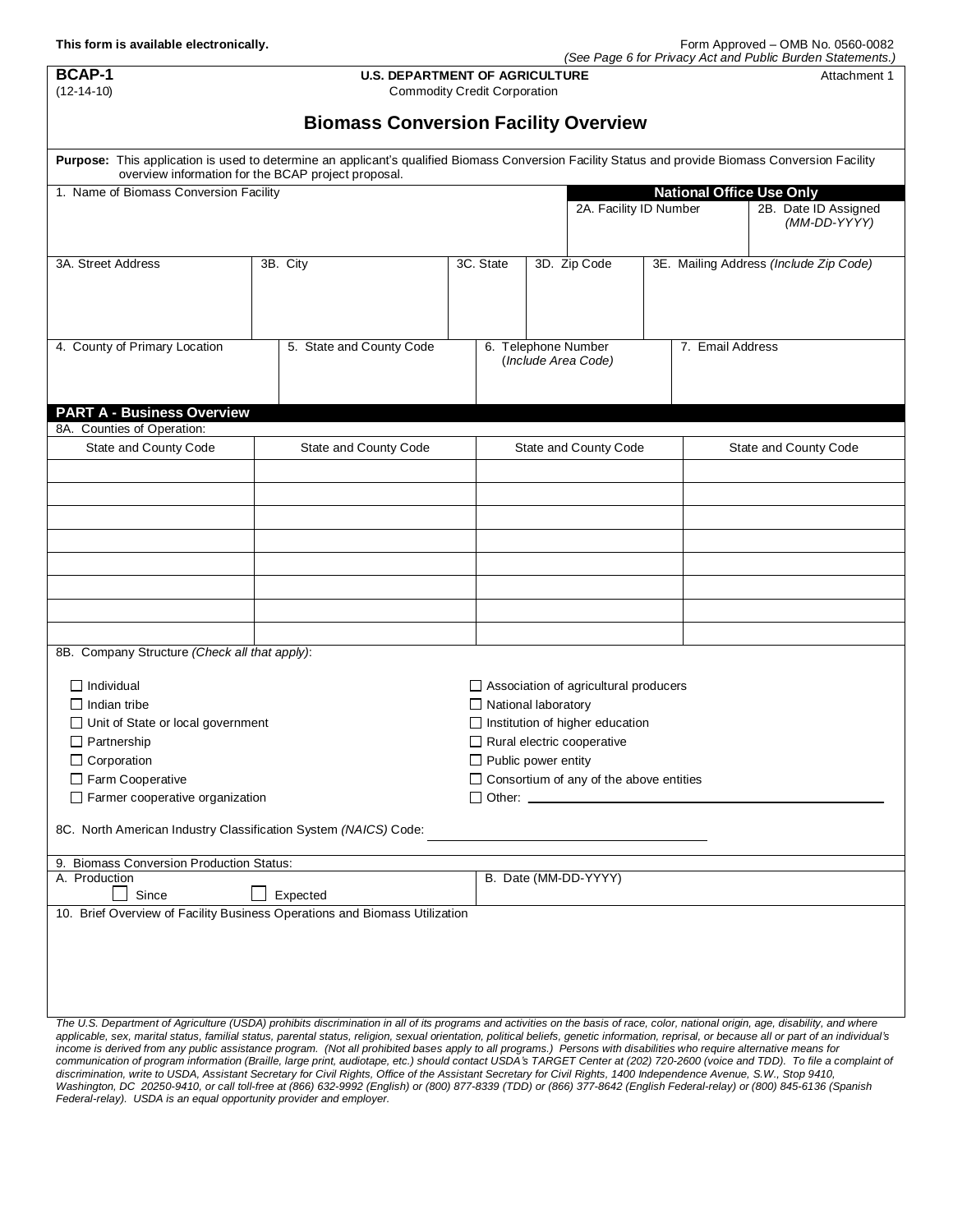| <b>BCAP-1</b> (12-14-10)                                                                                       |                                         | Page 2 of 8                                                                                                                                                                                                                                                                                                                                                                                                                                                                                                                                                                                                                          |
|----------------------------------------------------------------------------------------------------------------|-----------------------------------------|--------------------------------------------------------------------------------------------------------------------------------------------------------------------------------------------------------------------------------------------------------------------------------------------------------------------------------------------------------------------------------------------------------------------------------------------------------------------------------------------------------------------------------------------------------------------------------------------------------------------------------------|
|                                                                                                                |                                         | 11A. List Material Consumed that is potentially eligible for matching payments program (Check all that apply if participating with matching payments).<br>For more information on types of material that may be eligible, refer to the rule. (Note: the material should be identified as delivered and only if<br>separated from other materials before arriving at the plant - for example, a delivery of bark would only be considered a delivery of bark itself for<br>purposes of this form if the bark had been separated from the tree prior to delivery and gathered and transported separately by the producer of the bark): |
| 1. Feed Grains (Non-Title I):                                                                                  |                                         |                                                                                                                                                                                                                                                                                                                                                                                                                                                                                                                                                                                                                                      |
| $\Box$ Sorghum                                                                                                 |                                         |                                                                                                                                                                                                                                                                                                                                                                                                                                                                                                                                                                                                                                      |
| 2. Agricultural Commodities (Non-Feed Grain):                                                                  |                                         |                                                                                                                                                                                                                                                                                                                                                                                                                                                                                                                                                                                                                                      |
| $\Box$ Camelina                                                                                                | $\Box$ Kenaf                            | $\Box$ Jatropha                                                                                                                                                                                                                                                                                                                                                                                                                                                                                                                                                                                                                      |
| $\Box$ Forbs                                                                                                   | $\Box$ Legumes                          | Grasses                                                                                                                                                                                                                                                                                                                                                                                                                                                                                                                                                                                                                              |
| $\Box$ Vines                                                                                                   | $\Box$ Mosses                           | □ Other (Specify): <u>● Other (Specify</u> ): △ Other (Specify):                                                                                                                                                                                                                                                                                                                                                                                                                                                                                                                                                                     |
| Plants and Trees (Non-Agricultural):<br>3.                                                                     |                                         |                                                                                                                                                                                                                                                                                                                                                                                                                                                                                                                                                                                                                                      |
| Forest thinning materials                                                                                      | $\Box$ Forest slash (branches and tops) | $\Box$ Post-disaster debris                                                                                                                                                                                                                                                                                                                                                                                                                                                                                                                                                                                                          |
| $\Box$ Wood chips                                                                                              | $\Box$ Bark                             | $\Box$ Other (Specify):                                                                                                                                                                                                                                                                                                                                                                                                                                                                                                                                                                                                              |
| 4. Crop Residue:                                                                                               |                                         |                                                                                                                                                                                                                                                                                                                                                                                                                                                                                                                                                                                                                                      |
| $\Box$ Husks                                                                                                   | $\Box$ Stover                           | $\Box$ Cobs                                                                                                                                                                                                                                                                                                                                                                                                                                                                                                                                                                                                                          |
| Straw                                                                                                          | $\Box$ Hulls                            |                                                                                                                                                                                                                                                                                                                                                                                                                                                                                                                                                                                                                                      |
| $\Box$ Other (Specify):                                                                                        |                                         |                                                                                                                                                                                                                                                                                                                                                                                                                                                                                                                                                                                                                                      |
| 5. Vegetative Waste Materials (Non-Crop):                                                                      |                                         |                                                                                                                                                                                                                                                                                                                                                                                                                                                                                                                                                                                                                                      |
| Roadway Maintenance<br>Cutting                                                                                 | $\Box$ Orchard Waste                    | $\Box$ Vineyard Waste                                                                                                                                                                                                                                                                                                                                                                                                                                                                                                                                                                                                                |
| $\Box$ Sawdust                                                                                                 | $\Box$ Shavings                         | $\Box$ Other (Specify):                                                                                                                                                                                                                                                                                                                                                                                                                                                                                                                                                                                                              |
|                                                                                                                |                                         |                                                                                                                                                                                                                                                                                                                                                                                                                                                                                                                                                                                                                                      |
| 11B. Types of Crops for the Project Area. (Enter all that apply ONLY if participating with BCAP Project Area): |                                         |                                                                                                                                                                                                                                                                                                                                                                                                                                                                                                                                                                                                                                      |
| Feed Grains (Non-Title I) Please specify crops listed in Project Area Proposal.<br>(1)<br>(a)                  | (b)                                     | (c)                                                                                                                                                                                                                                                                                                                                                                                                                                                                                                                                                                                                                                  |
|                                                                                                                |                                         |                                                                                                                                                                                                                                                                                                                                                                                                                                                                                                                                                                                                                                      |
| (d)                                                                                                            | (e)                                     | (f)                                                                                                                                                                                                                                                                                                                                                                                                                                                                                                                                                                                                                                  |
| (g)                                                                                                            | (h)                                     | (i)                                                                                                                                                                                                                                                                                                                                                                                                                                                                                                                                                                                                                                  |
| (2) Agricultural Commodities (Non-Feed Grain):                                                                 |                                         |                                                                                                                                                                                                                                                                                                                                                                                                                                                                                                                                                                                                                                      |
| (a)                                                                                                            | (b)                                     | (c)                                                                                                                                                                                                                                                                                                                                                                                                                                                                                                                                                                                                                                  |
| (d)                                                                                                            | (e)                                     | (f)                                                                                                                                                                                                                                                                                                                                                                                                                                                                                                                                                                                                                                  |
| (g)                                                                                                            | (h)                                     | (i)                                                                                                                                                                                                                                                                                                                                                                                                                                                                                                                                                                                                                                  |
| (3) Plants and Trees (Non-Agricultural):                                                                       |                                         |                                                                                                                                                                                                                                                                                                                                                                                                                                                                                                                                                                                                                                      |
| (a)                                                                                                            | (b)                                     | (c)                                                                                                                                                                                                                                                                                                                                                                                                                                                                                                                                                                                                                                  |
| (d)                                                                                                            | (e)                                     | (f)                                                                                                                                                                                                                                                                                                                                                                                                                                                                                                                                                                                                                                  |
| (g)                                                                                                            | (h)                                     | (i)                                                                                                                                                                                                                                                                                                                                                                                                                                                                                                                                                                                                                                  |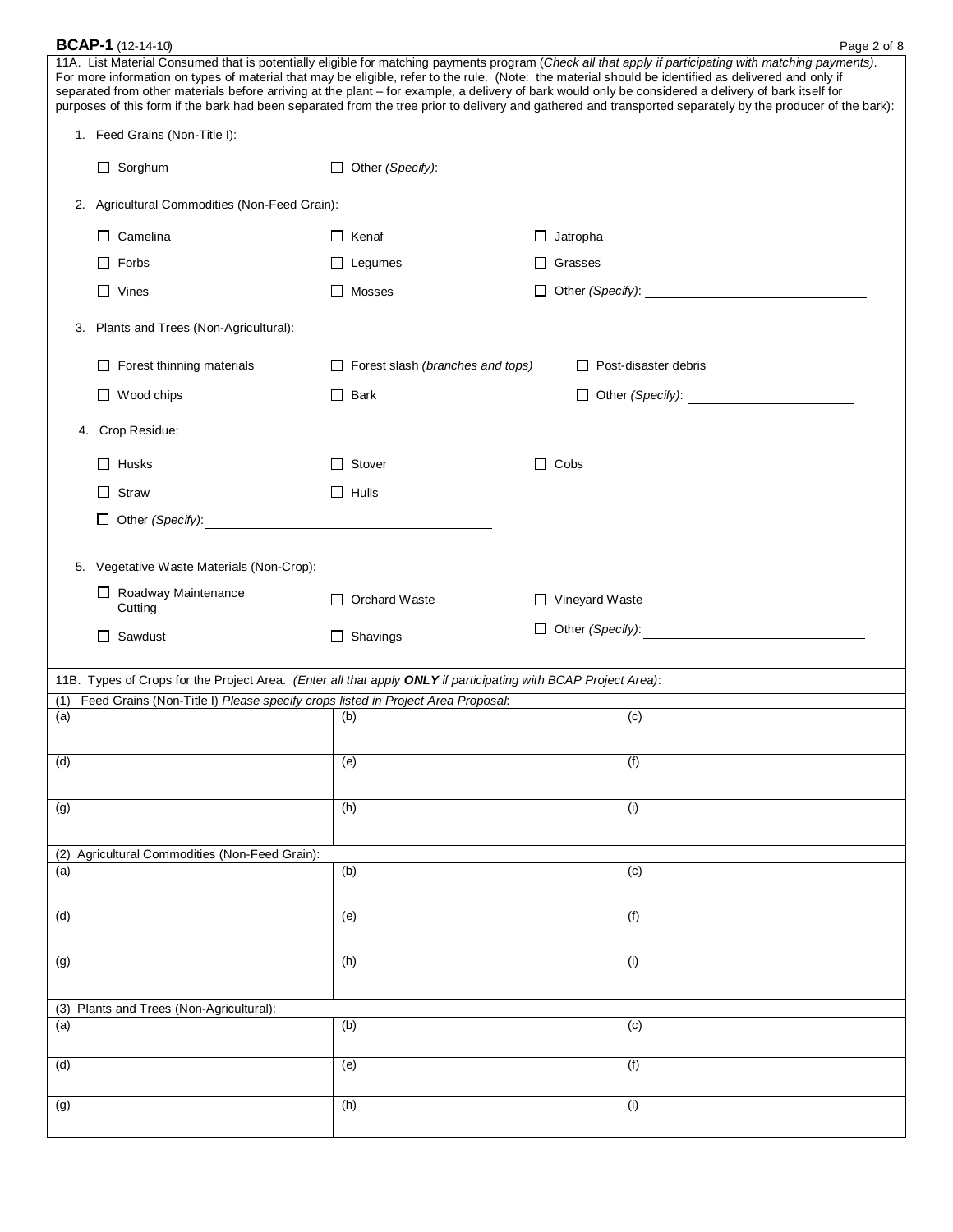|                                                        | 11B. Types of Crops for the Project Area. (Enter all that apply ONLY if participating with BCAP Project Area) (Continuation): |                         |  |
|--------------------------------------------------------|-------------------------------------------------------------------------------------------------------------------------------|-------------------------|--|
| (4) Algae:                                             |                                                                                                                               |                         |  |
| (a)                                                    | (b)                                                                                                                           | (c)                     |  |
| (d)                                                    | (e)                                                                                                                           | (f)                     |  |
| (g)                                                    | (h)                                                                                                                           | (i)                     |  |
| (5) Crop Residue:                                      |                                                                                                                               |                         |  |
| (a)                                                    | (b)                                                                                                                           | (c)                     |  |
| (d)                                                    | (e)                                                                                                                           | (f)                     |  |
| (g)                                                    | (h)                                                                                                                           | (i)                     |  |
| (6) Vegetative Waste Material (Non-Crop):              |                                                                                                                               |                         |  |
| (a)                                                    | (b)                                                                                                                           | (c)                     |  |
| (d)                                                    | (e)                                                                                                                           | (f)                     |  |
| $\overline{g}$                                         | (h)                                                                                                                           | (i)                     |  |
| (7) Animal Waste and Byproducts:                       |                                                                                                                               |                         |  |
| (a)                                                    | (b)                                                                                                                           | (c)                     |  |
| (d)                                                    | (e)                                                                                                                           | (f)                     |  |
| (g)                                                    | (h)                                                                                                                           | (i)                     |  |
| (8) Food Waste:                                        |                                                                                                                               |                         |  |
| (a)                                                    | (b)                                                                                                                           | (c)                     |  |
| (d)                                                    | (e)                                                                                                                           | (f)                     |  |
| (g)                                                    | (h)                                                                                                                           | (i)                     |  |
| (9) Yard Waste:                                        |                                                                                                                               |                         |  |
| (a)                                                    | (b)                                                                                                                           | (c)                     |  |
| (d)                                                    | (e)                                                                                                                           | (f)                     |  |
| (g)                                                    | (h)                                                                                                                           | (i)                     |  |
| 12. Biomass Conversion Process (Check all that apply): |                                                                                                                               |                         |  |
| A. Combustion:                                         |                                                                                                                               |                         |  |
| (1) Direct-Firing                                      |                                                                                                                               |                         |  |
| $\Box$ Incineration                                    | □ Combined Fluidized Beds (CFB)                                                                                               | $\Box$ Other (Specify): |  |
| (2) Cofiring                                           |                                                                                                                               |                         |  |
| $\Box$ Natural Gas                                     | $\Box$ Oil                                                                                                                    |                         |  |
| $\Box$ Coal                                            | □ Other (Specify): _____________                                                                                              |                         |  |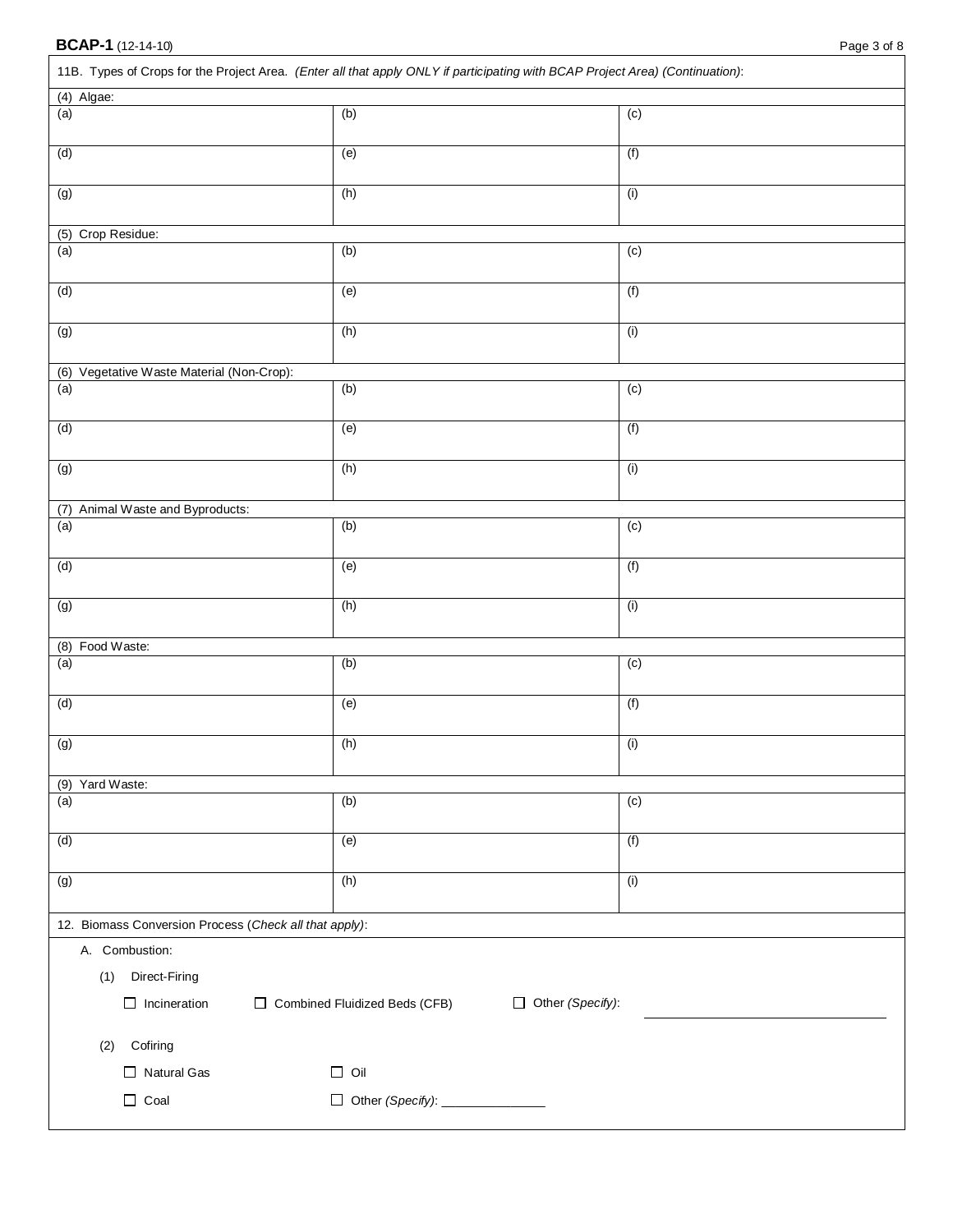|                                                                                              | <b>BCAP-1</b> (12-14-10)<br>Page 4 of 8                                                            |                     |                         |           |  |
|----------------------------------------------------------------------------------------------|----------------------------------------------------------------------------------------------------|---------------------|-------------------------|-----------|--|
| 12. Biomass Conversion Process (Check all that apply) (Continuation):                        |                                                                                                    |                     |                         |           |  |
| B. Non-Combustion:                                                                           |                                                                                                    |                     |                         |           |  |
| (1) Biochemical                                                                              |                                                                                                    |                     |                         |           |  |
| $\Box$ Transesterfication                                                                    | $\Box$ Hydrolysis                                                                                  | $\Box$ Fermentation | $\Box$ Other (Specify): |           |  |
| Thermochemical<br>(2)                                                                        |                                                                                                    |                     |                         |           |  |
| $\Box$ Gasification                                                                          | $\Box$ Pyrolysis                                                                                   | $\Box$ Torrefaction | $\Box$ Other (Specify): |           |  |
|                                                                                              |                                                                                                    |                     |                         |           |  |
| Densification<br>(3)                                                                         |                                                                                                    |                     |                         |           |  |
| $\Box$ Pelletization                                                                         | Dehydration<br>$\Box$                                                                              | $\Box$ Compression  | $\Box$ Other (Specify): |           |  |
| 13. Biomass Conversion Facility Final Product (Check all that apply):                        |                                                                                                    |                     |                         |           |  |
| A. Heat:                                                                                     |                                                                                                    |                     |                         |           |  |
| $\Box$ Steam                                                                                 |                                                                                                    |                     |                         |           |  |
|                                                                                              |                                                                                                    |                     |                         |           |  |
| B. Power<br>$\Box$ Electricity                                                               |                                                                                                    |                     |                         |           |  |
|                                                                                              |                                                                                                    |                     |                         |           |  |
| (1) Does this facility sell or allocate electricity to the grid? $\square$ YES $\square$ NO  |                                                                                                    |                     |                         |           |  |
| (2) Is this facility a Combined Heat and Power (CHP) facility? $\Box$ YES $\Box$ NO          |                                                                                                    |                     |                         |           |  |
| C. Advanced Biofuels                                                                         |                                                                                                    |                     |                         |           |  |
| $(1)$ Gas                                                                                    |                                                                                                    |                     |                         |           |  |
| $\Box$ Syngas                                                                                | $\Box$ Hydrogen                                                                                    |                     | $\Box$ Methane          |           |  |
|                                                                                              |                                                                                                    |                     |                         |           |  |
| (2) Liquid                                                                                   |                                                                                                    |                     |                         |           |  |
| $\Box$ Biodiesel                                                                             | $\Box$ Ethanol                                                                                     |                     | $\Box$ Pyrolysis Oil    |           |  |
|                                                                                              |                                                                                                    |                     |                         |           |  |
| (3) Solid                                                                                    |                                                                                                    |                     |                         |           |  |
| $\Box$ Briquette                                                                             | $\Box$ Pellet                                                                                      |                     |                         |           |  |
|                                                                                              |                                                                                                    |                     |                         |           |  |
|                                                                                              |                                                                                                    |                     |                         |           |  |
|                                                                                              | Do any of this facility's Advanced Biofuels meet or will meet Renewable Fuel Standards? □ YES □ NO |                     |                         |           |  |
| D. Biobased Products (Please contact State FSA office for assistance) Description:           |                                                                                                    |                     |                         |           |  |
|                                                                                              |                                                                                                    |                     |                         |           |  |
|                                                                                              |                                                                                                    |                     |                         |           |  |
| 14. Annual Production Capacity (Must enter all fields for each product selected in Item 13): |                                                                                                    |                     |                         |           |  |
| A. Product                                                                                   |                                                                                                    | <b>B.</b> Unit      |                         | C. Amount |  |
| $(1)$ Heat                                                                                   |                                                                                                    | MBTU/yr             |                         |           |  |
| (2) Power                                                                                    |                                                                                                    | MkWh/yr             |                         |           |  |
| (3) Biobased Product                                                                         |                                                                                                    | /yr                 |                         |           |  |
| (4) Advance Biofuel - Gas                                                                    |                                                                                                    | kc/yr               |                         |           |  |
|                                                                                              |                                                                                                    | MBTU/yr             |                         |           |  |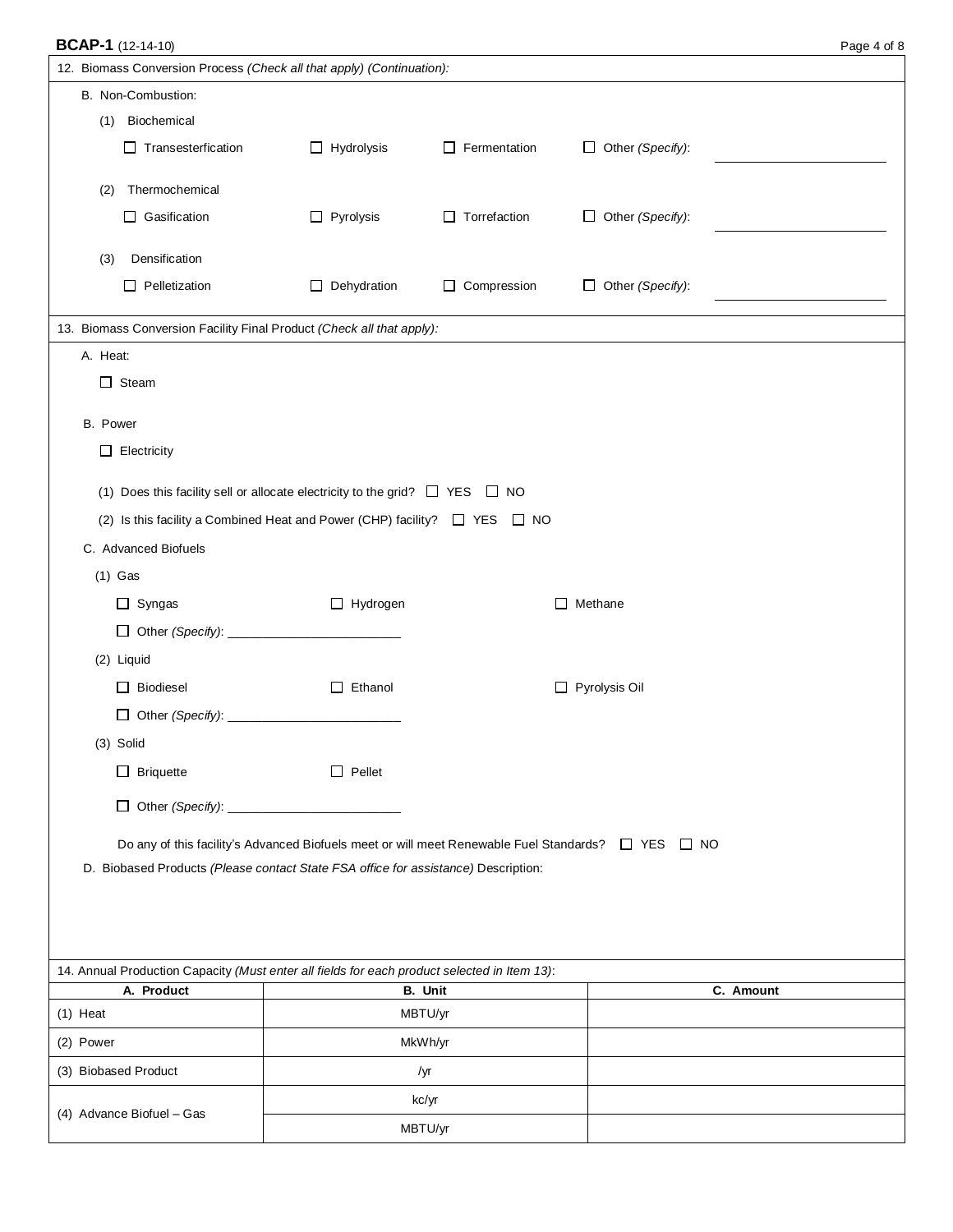| 1 4. An nu atlatPCapacity (must enter all fields for each product selected in Item 13) (Continuation): |                           |                |                           |                     |
|--------------------------------------------------------------------------------------------------------|---------------------------|----------------|---------------------------|---------------------|
| A. Product                                                                                             |                           | <b>B.</b> Unit |                           | C. Amount           |
|                                                                                                        |                           | Gallons/yr     |                           |                     |
| (5) Advance Biofuel - Liquid                                                                           |                           | MBTU/yr        |                           |                     |
|                                                                                                        |                           | Dry Tons/yr    |                           |                     |
| (6) Advance Biofuel - Solid                                                                            |                           | MBTU/yr        |                           |                     |
| <b>PART B - Facility Description</b>                                                                   |                           |                |                           |                     |
| 15. On-Site Material Storage Capacity (Please check one of the following):                             |                           |                |                           |                     |
| <b>Amount</b>                                                                                          | Unit                      |                |                           |                     |
|                                                                                                        | $\Box$ Dry Tons           | $\Box$ Acres   |                           |                     |
| 16. Off-Site Feedstock(s) and Material Storage Capacity (Please check one of the following):           |                           |                |                           |                     |
| Amount                                                                                                 | Unit<br>$\Box$ Dry Tons   | $\Box$ Acres   |                           |                     |
| 17. Permits & Licenses Obtained                                                                        |                           |                |                           |                     |
|                                                                                                        |                           |                |                           |                     |
| A. U.S. Environmental Protection Agency:                                                               | (1) License/Permit Number |                |                           | (2) Expiration Date |
|                                                                                                        |                           |                |                           |                     |
|                                                                                                        |                           |                |                           |                     |
|                                                                                                        |                           |                |                           |                     |
|                                                                                                        |                           |                |                           |                     |
|                                                                                                        |                           |                |                           |                     |
|                                                                                                        |                           |                |                           |                     |
| B. U.S. Department of Justice Bureau of Alcohol, Tobacco, Firearms and Explosives:                     |                           |                |                           |                     |
|                                                                                                        | (1) License/Permit Number |                |                           | (2) Expiration Date |
|                                                                                                        |                           |                |                           |                     |
|                                                                                                        |                           |                |                           |                     |
|                                                                                                        |                           |                |                           |                     |
|                                                                                                        |                           |                |                           |                     |
|                                                                                                        |                           |                |                           |                     |
|                                                                                                        |                           |                |                           |                     |
| C. Other Federal:                                                                                      |                           |                |                           |                     |
|                                                                                                        | (1) License/Permit Number |                |                           | (2) Expiration Date |
|                                                                                                        |                           |                |                           |                     |
|                                                                                                        |                           |                |                           |                     |
|                                                                                                        |                           |                |                           |                     |
|                                                                                                        |                           |                |                           |                     |
|                                                                                                        |                           |                |                           |                     |
|                                                                                                        |                           |                |                           |                     |
| D. State:                                                                                              |                           |                |                           |                     |
| (1) License/Permit Number                                                                              | (2) Expiration Date       |                | (1) License/Permit Number | (2) Expiration Date |
|                                                                                                        |                           |                |                           |                     |
|                                                                                                        |                           |                |                           |                     |
|                                                                                                        |                           |                |                           |                     |
|                                                                                                        |                           |                |                           |                     |
|                                                                                                        |                           |                |                           |                     |
|                                                                                                        |                           |                |                           |                     |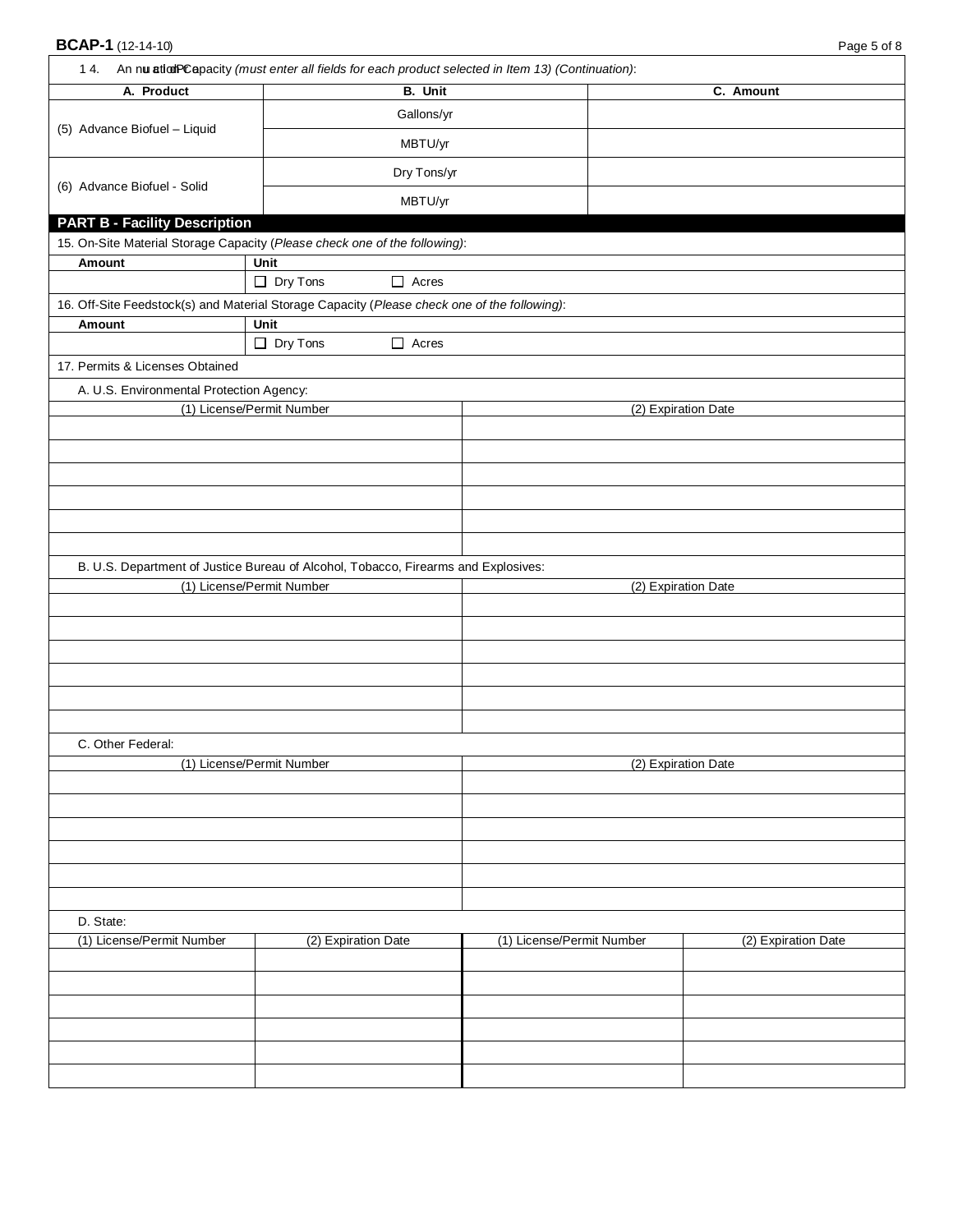| <b>BCAP-1</b> (12-14-10) | Page 6 of 8 |  |
|--------------------------|-------------|--|
|                          |             |  |

| <b>PART B - Facility Description (Continuation)</b>                                                                                                                                                                                                                                                                                                                                                                                                                                                                                                                                                                                                                                                                                                                                                                                                                                                                                                                                                                                                                                                                                                                                                                                                                                                               |                     |                                                                                                                                      |                        |  |  |
|-------------------------------------------------------------------------------------------------------------------------------------------------------------------------------------------------------------------------------------------------------------------------------------------------------------------------------------------------------------------------------------------------------------------------------------------------------------------------------------------------------------------------------------------------------------------------------------------------------------------------------------------------------------------------------------------------------------------------------------------------------------------------------------------------------------------------------------------------------------------------------------------------------------------------------------------------------------------------------------------------------------------------------------------------------------------------------------------------------------------------------------------------------------------------------------------------------------------------------------------------------------------------------------------------------------------|---------------------|--------------------------------------------------------------------------------------------------------------------------------------|------------------------|--|--|
| E. Local:<br>(1) License/Permit Number                                                                                                                                                                                                                                                                                                                                                                                                                                                                                                                                                                                                                                                                                                                                                                                                                                                                                                                                                                                                                                                                                                                                                                                                                                                                            | (2) Expiration Date | (1) License/Permit Number                                                                                                            | (2) Expiration Date    |  |  |
|                                                                                                                                                                                                                                                                                                                                                                                                                                                                                                                                                                                                                                                                                                                                                                                                                                                                                                                                                                                                                                                                                                                                                                                                                                                                                                                   |                     |                                                                                                                                      |                        |  |  |
|                                                                                                                                                                                                                                                                                                                                                                                                                                                                                                                                                                                                                                                                                                                                                                                                                                                                                                                                                                                                                                                                                                                                                                                                                                                                                                                   |                     |                                                                                                                                      |                        |  |  |
|                                                                                                                                                                                                                                                                                                                                                                                                                                                                                                                                                                                                                                                                                                                                                                                                                                                                                                                                                                                                                                                                                                                                                                                                                                                                                                                   |                     |                                                                                                                                      |                        |  |  |
|                                                                                                                                                                                                                                                                                                                                                                                                                                                                                                                                                                                                                                                                                                                                                                                                                                                                                                                                                                                                                                                                                                                                                                                                                                                                                                                   |                     |                                                                                                                                      |                        |  |  |
|                                                                                                                                                                                                                                                                                                                                                                                                                                                                                                                                                                                                                                                                                                                                                                                                                                                                                                                                                                                                                                                                                                                                                                                                                                                                                                                   |                     |                                                                                                                                      |                        |  |  |
|                                                                                                                                                                                                                                                                                                                                                                                                                                                                                                                                                                                                                                                                                                                                                                                                                                                                                                                                                                                                                                                                                                                                                                                                                                                                                                                   |                     |                                                                                                                                      |                        |  |  |
|                                                                                                                                                                                                                                                                                                                                                                                                                                                                                                                                                                                                                                                                                                                                                                                                                                                                                                                                                                                                                                                                                                                                                                                                                                                                                                                   |                     |                                                                                                                                      |                        |  |  |
| F. ASTM Standard                                                                                                                                                                                                                                                                                                                                                                                                                                                                                                                                                                                                                                                                                                                                                                                                                                                                                                                                                                                                                                                                                                                                                                                                                                                                                                  |                     |                                                                                                                                      |                        |  |  |
|                                                                                                                                                                                                                                                                                                                                                                                                                                                                                                                                                                                                                                                                                                                                                                                                                                                                                                                                                                                                                                                                                                                                                                                                                                                                                                                   |                     | $(4)$ ASTM #                                                                                                                         |                        |  |  |
| (1) ASTM # $(2)$ ASTM # $(3)$ ASTM # $(4)$ ASTM # $(5)$ ASTM # $(6)$ ASTM # $(7)$ ASTM # $(8)$                                                                                                                                                                                                                                                                                                                                                                                                                                                                                                                                                                                                                                                                                                                                                                                                                                                                                                                                                                                                                                                                                                                                                                                                                    |                     | $(5)$ ASTM#<br><u> 1989 - Johann Stein, Amerikaansk politiker (</u>                                                                  |                        |  |  |
|                                                                                                                                                                                                                                                                                                                                                                                                                                                                                                                                                                                                                                                                                                                                                                                                                                                                                                                                                                                                                                                                                                                                                                                                                                                                                                                   |                     | $(6)$ ASTM#                                                                                                                          |                        |  |  |
| 18. Have all the necessary permits been obtained for this facility? Please check one of the following                                                                                                                                                                                                                                                                                                                                                                                                                                                                                                                                                                                                                                                                                                                                                                                                                                                                                                                                                                                                                                                                                                                                                                                                             |                     |                                                                                                                                      |                        |  |  |
| $\Box$ Yes $\Box$ No                                                                                                                                                                                                                                                                                                                                                                                                                                                                                                                                                                                                                                                                                                                                                                                                                                                                                                                                                                                                                                                                                                                                                                                                                                                                                              |                     |                                                                                                                                      |                        |  |  |
| 19. Please check all that apply and provide copies of applicable documents:                                                                                                                                                                                                                                                                                                                                                                                                                                                                                                                                                                                                                                                                                                                                                                                                                                                                                                                                                                                                                                                                                                                                                                                                                                       |                     |                                                                                                                                      |                        |  |  |
| Transactions                                                                                                                                                                                                                                                                                                                                                                                                                                                                                                                                                                                                                                                                                                                                                                                                                                                                                                                                                                                                                                                                                                                                                                                                                                                                                                      |                     | Form AD-1047(1/92), Certification Regarding Debarment, Suspension, and other Responsibility Matters – Primary Covered                |                        |  |  |
| $\Box$ For ethanol facilities, copies of Alcohol Producers Permit (ATF F 5110.74)                                                                                                                                                                                                                                                                                                                                                                                                                                                                                                                                                                                                                                                                                                                                                                                                                                                                                                                                                                                                                                                                                                                                                                                                                                 |                     |                                                                                                                                      |                        |  |  |
|                                                                                                                                                                                                                                                                                                                                                                                                                                                                                                                                                                                                                                                                                                                                                                                                                                                                                                                                                                                                                                                                                                                                                                                                                                                                                                                   |                     | $\Box$ For ethanol facilities, copies of Registration of Distilled Spirits Plant (ATF F5110.41) and Operating Permit (ATF F 5110.23) |                        |  |  |
| $\Box$ Copies of all required Federal, State and local permits attached.                                                                                                                                                                                                                                                                                                                                                                                                                                                                                                                                                                                                                                                                                                                                                                                                                                                                                                                                                                                                                                                                                                                                                                                                                                          |                     |                                                                                                                                      |                        |  |  |
| <b>PART C - Certification of Overview Information</b><br>I certify that I am authorized to represent the Biomass Conversion Facility listed in Item 1.                                                                                                                                                                                                                                                                                                                                                                                                                                                                                                                                                                                                                                                                                                                                                                                                                                                                                                                                                                                                                                                                                                                                                            |                     |                                                                                                                                      |                        |  |  |
| I certify that the information included is true and correct to the best of my knowledge and belief. I certify that the annual production estimates are realistic estimates and the most accurate that can be made at this date<br>This is not an application for payment. Payment will only be made pursuant to proper authorities and upon proper<br>occurrence of the conditions for payment to the satisfaction of the CCC.                                                                                                                                                                                                                                                                                                                                                                                                                                                                                                                                                                                                                                                                                                                                                                                                                                                                                    |                     |                                                                                                                                      |                        |  |  |
| I understand that false or improper statements may be actionable under program provisions and that this liability may be<br>in addition to liability which may be incurred under various criminal and civil fraud statutes, inclu<br>necessarily limited to, 18 U.S.C. 1001 and 15 U.S.C. 714m.                                                                                                                                                                                                                                                                                                                                                                                                                                                                                                                                                                                                                                                                                                                                                                                                                                                                                                                                                                                                                   |                     |                                                                                                                                      |                        |  |  |
| My signature and endorsement are as follows:                                                                                                                                                                                                                                                                                                                                                                                                                                                                                                                                                                                                                                                                                                                                                                                                                                                                                                                                                                                                                                                                                                                                                                                                                                                                      |                     |                                                                                                                                      |                        |  |  |
| 20A. Print Name of Representative                                                                                                                                                                                                                                                                                                                                                                                                                                                                                                                                                                                                                                                                                                                                                                                                                                                                                                                                                                                                                                                                                                                                                                                                                                                                                 |                     | 20B. Title                                                                                                                           |                        |  |  |
|                                                                                                                                                                                                                                                                                                                                                                                                                                                                                                                                                                                                                                                                                                                                                                                                                                                                                                                                                                                                                                                                                                                                                                                                                                                                                                                   |                     |                                                                                                                                      |                        |  |  |
| 20C. Signature                                                                                                                                                                                                                                                                                                                                                                                                                                                                                                                                                                                                                                                                                                                                                                                                                                                                                                                                                                                                                                                                                                                                                                                                                                                                                                    |                     |                                                                                                                                      | 20D. Date (MM-DD-YYYY) |  |  |
| <b>PART D - Primary Contact</b>                                                                                                                                                                                                                                                                                                                                                                                                                                                                                                                                                                                                                                                                                                                                                                                                                                                                                                                                                                                                                                                                                                                                                                                                                                                                                   |                     |                                                                                                                                      |                        |  |  |
| 21A. Name                                                                                                                                                                                                                                                                                                                                                                                                                                                                                                                                                                                                                                                                                                                                                                                                                                                                                                                                                                                                                                                                                                                                                                                                                                                                                                         |                     | 21B. Street Address (Including Zip Code)                                                                                             |                        |  |  |
|                                                                                                                                                                                                                                                                                                                                                                                                                                                                                                                                                                                                                                                                                                                                                                                                                                                                                                                                                                                                                                                                                                                                                                                                                                                                                                                   |                     |                                                                                                                                      |                        |  |  |
| 21C. Telephone Number (Including Area Code)                                                                                                                                                                                                                                                                                                                                                                                                                                                                                                                                                                                                                                                                                                                                                                                                                                                                                                                                                                                                                                                                                                                                                                                                                                                                       |                     | 21D. Email Address                                                                                                                   |                        |  |  |
|                                                                                                                                                                                                                                                                                                                                                                                                                                                                                                                                                                                                                                                                                                                                                                                                                                                                                                                                                                                                                                                                                                                                                                                                                                                                                                                   |                     |                                                                                                                                      |                        |  |  |
| NOTE:                                                                                                                                                                                                                                                                                                                                                                                                                                                                                                                                                                                                                                                                                                                                                                                                                                                                                                                                                                                                                                                                                                                                                                                                                                                                                                             |                     |                                                                                                                                      |                        |  |  |
| The following statement is made in accordance with the Privacy Act of 1974 (5 USC 552a - as amended). The authority for requesting the information identified on this form is 7 CFR Part<br>1450, the Commodity Credit Corporation Charter Act (15 U.S.C. 714 et seq.), and the Food, Conservation, and Energy Act of 2008 (Pub. L. 110-246). The information will be used by CCC to<br>determine qualified Biomass Conversion Facility status and to evaluate Biomass Conversion Facility overview information for the Biomass Crop Assistance Program project proposal. The<br>information collected on this form may be disclosed to other Federal, State, Local government agencies, Tribal agencies, and nongovernmental entities that have been authorized access to<br>the information by statute or regulation and/or as described in applicable Routine Uses identified in the System of Records Notice for USDA/FSA-2, Farm Records File (Automated). Providing<br>the requested information is voluntary. However, failure to furnish the requested information will result in an inability on the part of CCC to determine qualified Biomass Conversion Facility<br>status and to evaluate Biomass Conversion Facility overview information for the Biomass Crop Assistance Program project proposal. |                     |                                                                                                                                      |                        |  |  |
| According to the Paperwork Reduction Act of 1995, an agency may not conduct or sponsor, and a person is not required to respond to, a collection of information unless it displays a valid<br>OMB control number. The valid OMB control number for this information collection is 0560-0082. The time required to complete this information collection is estimated to average 120<br>minutes per response, including the time for reviewing instructions, searching existing data sources, gathering and maintaining the data needed, and completing<br>and reviewing the collection of information. The provisions of appropriate criminal and civil fraud, privacy, and other statutes may be applicable to the information<br>provided. RETURN THIS COMPLETED FORM TO YOUR COUNTY FSA OFFICE.                                                                                                                                                                                                                                                                                                                                                                                                                                                                                                                 |                     |                                                                                                                                      |                        |  |  |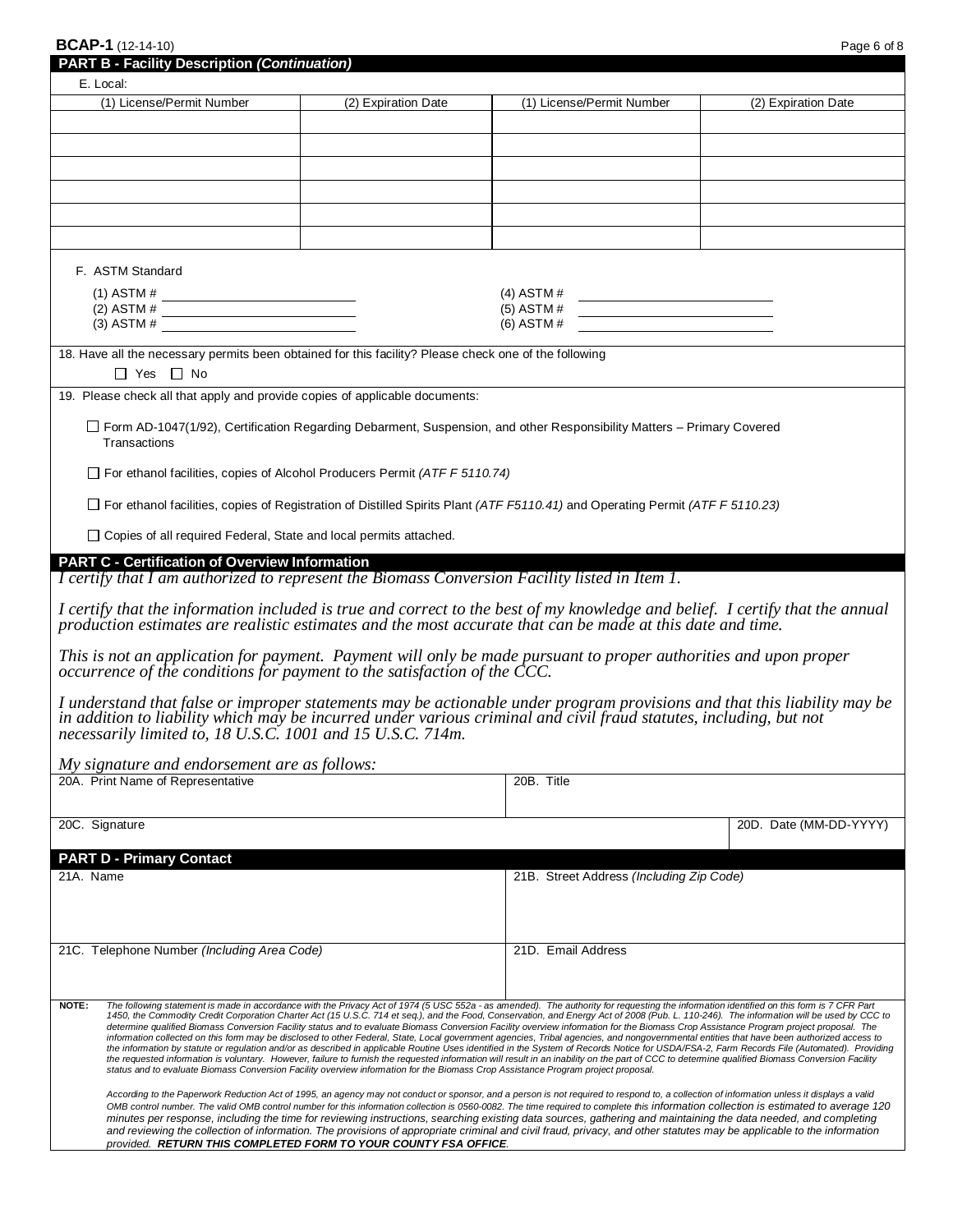## **CONTINUATION OF ITEM 11B**

| 1. Feed Grains (Non-Title I) Please specify crops listed in Project Area Proposal: | 11B. Types of Crops for the Project Area. (Enter all that apply ONLY if participating with BCAP Project Area): |                |
|------------------------------------------------------------------------------------|----------------------------------------------------------------------------------------------------------------|----------------|
| (a)                                                                                | (b)                                                                                                            | (c)            |
| (d)                                                                                | (e)                                                                                                            | (f)            |
| 2. Agricultural Commodities (Non-Feed Grain):                                      |                                                                                                                |                |
| (a)                                                                                | (b)                                                                                                            | (c)            |
| (d)                                                                                | (e)                                                                                                            | (f)            |
| 3. Plants and Trees (Non-Agricultural):                                            |                                                                                                                |                |
| (a)                                                                                | (b)                                                                                                            | $\overline{c}$ |
| (d)                                                                                | (e)                                                                                                            | (f)            |
| 4. Algae:                                                                          |                                                                                                                |                |
| (a)                                                                                | (b)                                                                                                            | $\overline{c}$ |
| (d)                                                                                | (e)                                                                                                            | (f)            |
| 5. Crop Residue:                                                                   |                                                                                                                |                |
| (a)                                                                                | (b)                                                                                                            | $\overline{c}$ |
| (d)                                                                                | (e)                                                                                                            | (f)            |
| 6. Vegetative Waste Material (Non-Crop):                                           |                                                                                                                |                |
| (a)                                                                                | (b)                                                                                                            | (c)            |
| (d)                                                                                | (e)                                                                                                            | (f)            |
| 7. Animal Waste and Byproducts:                                                    |                                                                                                                |                |
| (a)                                                                                | (b)                                                                                                            | $\overline{c}$ |
| (d)                                                                                | (e)                                                                                                            | (f)            |
| 8. Food Waste:                                                                     |                                                                                                                |                |
| (a)                                                                                | (b)                                                                                                            | $\overline{c}$ |
| (d)                                                                                | (e)                                                                                                            | (f)            |
| 9. Yard Waste:                                                                     |                                                                                                                |                |
| (a)                                                                                | (b)                                                                                                            | $\overline{c}$ |
| (d)                                                                                | (e)                                                                                                            | (f)            |